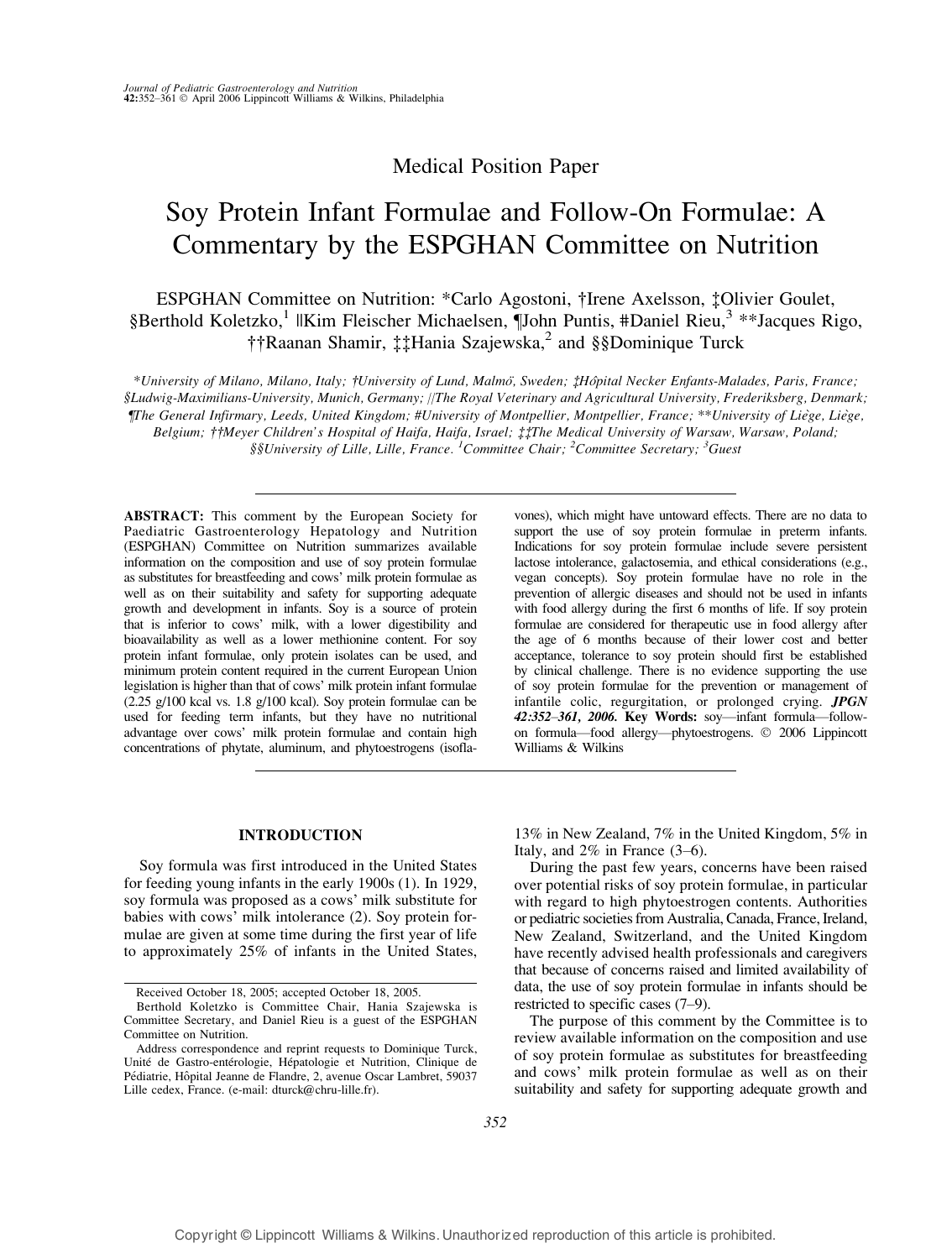development of infants. In preparing this comment, the Committee reviewed expert consensus documents on the use of soy protein formulae in dietetic products for infants  $(5,7-13)$ . Products that do not meet the standards of infant and follow-on formulae or foods for medical purposes designed for infants, such as soy "milks" or juices and fermented soy products, that do not fulfill nutritional requirements of infants are beyond the scope of this review.

## FROM SOYBEANS TO SOY PROTEIN ISOLATE FORMULAE

Soybeans comprise approximately 40% proteins, 35% carbohydrates, 20% fat, and 5% minerals (percent dry weight). Soybean products include oil and soy flour obtained from roasted soybeans ground into a fine powder. Soy protein isolates are derived from delipidated soy flour  $(90-95%)$  by elimination of soluble carbohydrates and mineral salts (5). Soy protein has a lower biologic value than cows' milk protein. The nitrogen conversion factor, which allows us to calculate the protein content from the total nitrogen content, is lower for soy protein isolate than for cows' milk protein. Soy and cows' milk proteins have a different amino acid pattern (i.e., soy protein contains lower amounts of methionine, branched chain amino acids lysine, and proline and higher quantities of aspartate, glycine, arginine, and cystine than cows' milk protein) (14). To ensure adequate growth, nitrogen balance, and plasma albumin concentrations, methionine supplements have been recommended (15,16). Because soy based products have a very low content of L-carnitine that may induce low plasma carnitine concentrations in infants (17), the addition of carnitine to soy formulae has also been recommended (7,18).

## COMPOSITION OF SOY PROTEIN INFANT AND FOLLOW-ON FORMULAE

#### Recommendations and Regulations

The ESPGHAN Committee on Nutrition published recommendations on the composition of soy protein infant and follow-on formulae in 1990 (16). Soy protein infant and follow-on formulae marketed in the European Union must meet the compositional criteria defined by EU directives (19,20). For soy protein infant formulae, only protein isolates should be used, and the minimum protein content required by European legislation is higher than that of cows' milk protein infant formulae  $(2.25 \text{ g})$ 100 kcal vs. 1.8 g/100 kcal) to account for potentially lower digestibility and therefore lower bioavailablility of soy protein compared with intact cows' milk protein. The main differences in compositional criteria between soy protein and cows' milk protein infant formulae, and between soy protein and cows' milk protein follow-on formulae, are listed in Table 1.

#### Nutritional Adequacy of Soy Protein Formulae

In the 1970s, Fomon et al. (21) studied infants fed, as desired, an infant formula based on methionine supplemented soy protein isolate with a protein content of 1.64 g/ 100 kcal and an energy content of 67 kcal/100 mL. Infants were fed the formula exclusively for 28 days and thereafter combined with complementary feeding until the age of 112 days. The infants had a similar growth pattern and similar normal markers of plasma protein metabolism as breast-fed infants. However, energy intakes were slightly higher than in infants fed a cows\_ milk formula with a protein content of 1.77 g/100 kcal. In a study designed to estimate the requirement of sulfur amino acids of infants up to the age of 112 days, a beneficial effect of L-methionine supplementation (7.5 mg/100 kcal) on nitrogen balance was only seen with a concomitant soy protein content of 1.8 g/100 kcal. A beneficial effect of methionine supplementation on weight gain or serum concentrations of urea nitrogen and albumin was only demonstrated at soy protein concentrations of 2.2 and 2.6 g/100 kcal, respectively (22).

Fomon et al. and other investigators demonstrated that infants exclusively fed methionine-supplemented soy protein formulae during the first 4 to 12 months of life showed weight gain and linear growth similar to that of infants fed conventional cows' milk protein formulae

| TABLE 1. Compositional criteria of soy protein isolate infant and follow-on formulae, alone or mixed with cows' milk protein, |  |  |  |  |
|-------------------------------------------------------------------------------------------------------------------------------|--|--|--|--|
| according to the Commission Directive 91/321/EEC of May 14, 1991 on infant formulae and follow-on formulae (19)               |  |  |  |  |

|                           |                              | Soy protein infant formulae | Soy protein follow-on formulae |                     |  |
|---------------------------|------------------------------|-----------------------------|--------------------------------|---------------------|--|
|                           | Minimum $(100 \text{ kcal})$ | Maximum (/100 kcal)         | Minimum (/100kcal)             | Maximum (/100 kcal) |  |
| Protein $(g)^*$           | 2.25                         | 3.0                         | 2.25                           | 4.5                 |  |
| Methionine (mg)           | 29                           |                             | 29                             |                     |  |
| L-carnitine $(\mu$ moles) | 7.5                          |                             |                                |                     |  |
| Lactose $(g)\dagger$      | 3.5                          |                             | 1.8                            |                     |  |
| Iron $(mg)$               |                              |                             |                                |                     |  |
| $\text{Zinc}$ (mg)        | 0.75                         | 2.4                         | 0.75                           |                     |  |

\*Soy protein isolate has to have a minimal chemical index of at least 80% in comparison with human milk protein for infant formulae and in comparison with human milk or casein for follow-on formulae.

†There is no minimal content for lactose when soy protein represents more than 50% of total protein.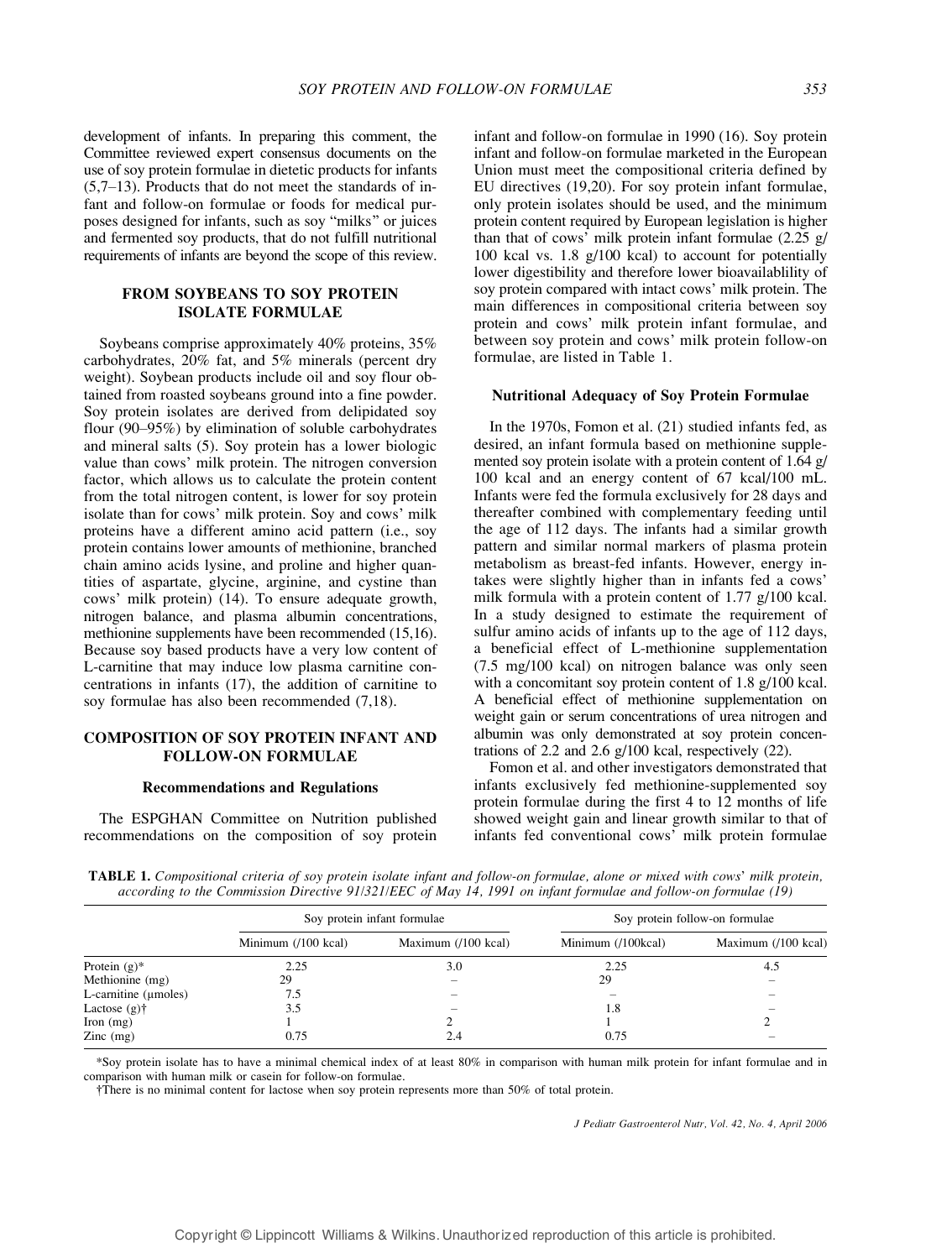(23,24). Studies were generally less than 1 year in duration, with exclusive soy protein formula feeding from birth to 4 months. Blood markers of protein metabolism in children fed soy protein formulae were not significantly different from those of infants fed cows' milk formulae. Healthy term infants fed a soy protein formula during their first year of life achieved a bone density similar to breast-fed or cows' milk formula fed infants (25,26). Outcome parameters included serum calcium, magnesium, phosphorus, alkaline phosphatase, parathyroid and 1,25-dihydroxyvitamin D concentrations, and bone mineral content measured with absorptiometry. These data indicate that soy protein formulae can be used for feeding term infants but have no nutritional advantage over cows' milk protein formulae.

In a randomized, controlled study performed in very low birthweight infants from 3 to 8 weeks of age, Hall et al. (27) compared a soy protein infant formula supplemented with calcium, phosphorus, and vitamin D  $(n = 17)$  with a whey-predominant premature infant formula (n = 15). Birth weight  $(1,206 \pm 178)$  g) and gestational age  $(30 \pm 1.9$  weeks) of the soy formula-fed group were not significantly different from the whey formula-fed group  $(1,143 \pm 158)$  g and  $30 \pm 1.8$  weeks, respectively). The energy content of the whey formula was higher than that of the soy formula (81 kcal/100 mL vs. 67 kcal/100 mL), whereas the protein/energy ratio was identical in both formulae (3 g/100 kcal). The caloric (kcal/kg/day) and protein (g/kg/day) intake was not significantly different between each group because a greater volume of feed was consumed in the soy formula-fed infants. Those fed soy formula had lower weight gain (11.3  $\pm$  2.3 g/kg/day) than infants fed wheypredominant formula (15.3  $\pm$  2.5 g/kg/day) as well as lower protein and albumin blood concentrations. Bone mineralization pattern was the same in both groups. Although no more information is available in this population, the Committee concludes that soy protein formulae should not be used in preterm infants.

#### Phytate

Soy protein isolate contains some 1% to 2% phytate, which may impair the absorption of minerals and trace elements. In experimental animals and in human adults, phytate has a negative effect on intestinal zinc and iron absorption (28). A reduction in phytate contents of soy protein formulae can be achieved by precipitation methods or treatment with phytase. Reduction of the phytate content of soy formula increased the absorption and availability of zinc and copper in infant rhesus monkeys and rat pups and of iron in infants (29,30). Using stable isotope techniques in infants fed a soy protein isolate formula with low contents of phytate  $( $6$  mg/kg liquid$ formula) or a conventional content (300 mg/kg liquid formula), Davidsson et al. (31) showed that zinc absorption was significantly greater with dephytinized formula  $(22.6\% \text{ vs. } 16.7\%, P = 0.03)$ , whereas no significant difference was observed for calcium, iron, copper, and manganese absorption.

Phytate may also interfere with iodine metabolism. Before the supplementation of soy formulae with iodine and the use of isolated soy protein instead of high-fiber soy flour in the mid-1960s, cases of goiter and hypothyroidism were described in infants fed soy formulae (32,33). The persistence of thyroid insufficiency despite the use of a high dose of levothyroxine has also been observed more recently in infants with congenital hypothyroidism fed soy protein formulae (34,35). A recent study showed that infants with congenital hypothyroidism fed soy protein formulae had a prolonged increase of thyroid stimulating hormone (TSH) when compared with infants fed nonsoy formulae. These infants need close monitoring of free thyroxine and TSH measurements and may need increased levothyroxine doses to achieve normal thyroid function (36). The mechanism of the prolonged increase in TSH blood concentrations is not clear. Malabsorption and increased fecal loss of the supplemented levothyroxine have been shown in animal studies performed before the use of isolated soy protein. Soy protein may also act as a goitrogen. A glycopeptide isolated from soy that blocks iodine uptake and decreases its organification has been described.

Information on the phytate contents of soy protein formulae used in Europe is not publically available. Such information should be disclosed by manufacturers. In view of the considerations discussed above, the Committee strongly recommends that phytate contents in soy protein infant formulae should be effectively reduced, for example, by precipitation methods or phytase treatment.

#### **Nucleotides**

The nucleotide content of soy protein formulae is much higher (approximately 310 mg/L) than that of human milk  $(68-72 \text{ mg/L})$  or cows' milk infant formulae  $(8-72 \text{ mg/L})$  (37). The Commission Directive 1991/321/ EEC has approved the addition of nucleotides to infant and follow-on formulae with a total concentration of up to 5 mg/100 kcal, which is similar to reported data for free ribonucleotides in human milk (approximately  $4-$ 6 mg/100 kcal) (19). Because there is no adequate scientific basis at present to conclude that the addition of nucleotides in higher concentrations would provide additional benefits, the Committee discourages the further addition of nucleotides to formulae based on soy protein isolates given their high natural contents.

#### Aluminum

In 1996, the Committee on Nutrition of the American Academy of Pediatrics (AAP) highlighted the potential risk of aluminum toxicity in infants and children related to the use of soy protein formula contaminated with

J Pediatr Gastroenterol Nutr, Vol. 42, No. 4, April 2006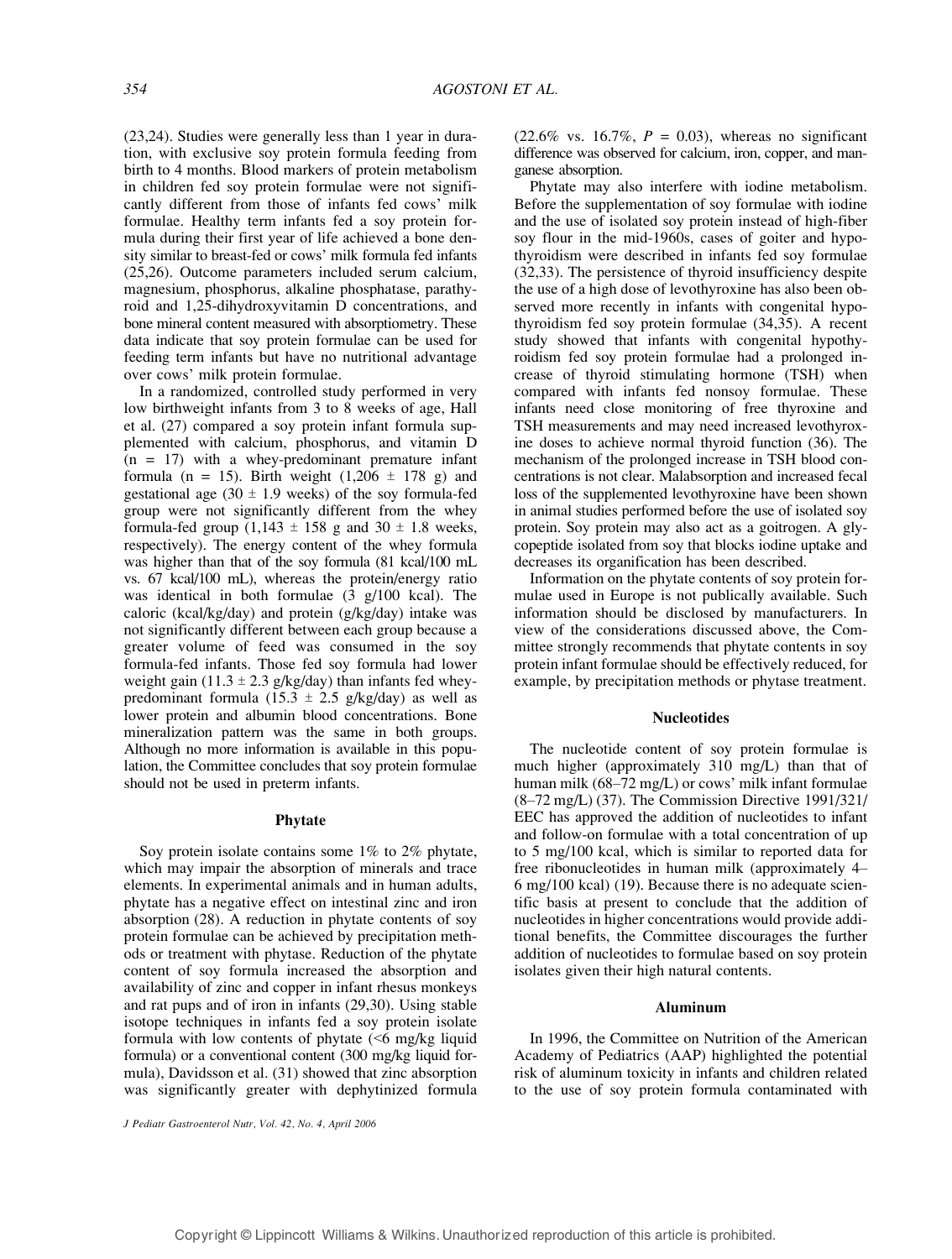aluminum (38). The source of the aluminum is thought to be the aluminum equipment used during the production of soy protein isolates and the nature of mineral salts used in formula production (3). Much higher concentrations of aluminum were found in soy protein formulae  $(500-2,400 \mu g/L)$  than in cow's milk protein formulae (15–400  $\mu$ g/L) and breast milk (4–65  $\mu$ g/L). However, daily aluminum intake remained less than 1 mg/kg, which the Joint Food and Agriculture Organization/World Health Organization Expert Committee on Food Additives in 1989 considered as the tolerable intake of aluminum (39). Infants fed formulae with the highest contents of aluminum (2.35 mg/L) at the time of the publication would receive an aluminum dose less than 0.5 mg/kg per day at feed intakes up to 200 mL/kg per day. There is inadequate information on the aluminum content of soy protein formulae. Such information should be made available by manufacturers. Although long-term consequences of higher levels of aluminum observed in soy formulae are unknown, continued efforts should be made by manufacturers to reduce the aluminum content of soy protein formula.

#### Phytoestrogens

Phytoestrogens represent a broad group of plantderived compounds of nonsteroidal structure that are ubiquitous within the plant kingdom and have weak estrogen activity (9,40). They are present in beans in general and soybeans in particular. Lignanes and isoflavones are the major classes of phytoestrogens of interest from a nutritional and health perspective. The main compounds contained in soy protein-based foods are the isoflavones genistein and daidzein (41). Isoflavones can bind to estrogen receptors, interact with enzyme systems influencing estrogenic activity, and exert weak estrogenic activity (42). It has been suggested that isoflavones may have anticancer properties in animals (43,44) and in human adults (45,46). Isoflavones may contribute to the prevention of cardiovascular disease, breast cancer, osteoporosis, and menopausal disorders (47), and they have been proposed to slow progression of renal disease in adults (48).

Infant formulae based on soy protein isolates contain relatively high concentrations of isoflavones (49). Isoflavone content found in soy formulae commercially available in the United States, United Kingdom, New Zealand, and France ranges from  $17.5$  to  $47 \mu g/mL$ and from 123 to 281  $\mu$ g/g of milk powder, with a higher proportion of genistein than of daidzein  $(8,50-53)$ . Concentrations of isoflavones were much lower in cows\_ milk and breast milk samples, ranging from 0.1 to 5  $\mu$ g/L in cows' milk (54) and from 1.6 to 13.6  $\mu$ g/L (U.S.) and from 0 to 32  $\mu$ g/kg (U.K.) in breast milk, respectively (8,41). Isoflavone content of breast milk varies with mother's diet. Setchell et al. (41) estimated that infants aged 1 to 4 months would receive 6 to 12 mg/kg bodyweight per day of total isoflavones, whereas an adult consuming 57 to 85 g of soy-based products may receive 50 to 100 mg of total isoflavones (i.e., 0.7 to 1.4 mg/kg/d).

Glycosidic conjugates of isoflavones present in soy protein formulae are hydrolyzed by intestinal glucosidases to their aglucon form, then are absorbed, metabolized in the liver to glucuronide and sulphate conjugates, and subsequently excreted in urine. Short-term studies have shown that no more than 30% of the ingested dose of isoflavones are recovered in urine and feces (41). Knowledge on the bioavailability of isoflavones is still incomplete in young infants (41,52). In 4-month-old infants exclusively fed soy protein isolate formula, Setchell et al. found plasma total isoflavone concentrations ranging from 552 to 1,775  $\mu$ g/L, with a mean concentration of 980  $\mu$ g/L. Mean (SD) plasma concentration was 684 (443)  $\mu$ g/L for genistein and 295 (60)  $\mu$ g/L for daidzein. These values were significantly higher ( $P \leq$ 0.001) than the mean values for plasma total isoflavone concentrations in infants fed either cows\_ milk formula  $(9.4 \pm 1.2 \,\mu g/L)$  or breast milk  $(4.7 \pm 1.3 \,\mu g/L)$  (41,50). On a molar basis, isoflavones demonstrated weak estrogenic activity relative to physiologic estrogens, possessing between  $1 \times 10^{-4}$  and  $1 \times 10^{-3}$  of the activity of 17  $\beta$ -estradiol (55).

Phytoestrogens given at the high dosage contained in soy-based formulae adversely affected development and neuroendocrine function in different animal species (7,41,56). Isoflavones were found to cause infertility in sheep, known as "clover disease" (57). In utero exposure of rats to high doses of genistein impairs the pituitary secretion of luteinizing hormone (58).

It has been hypothesized that phytoestrogens have the potential to increase thyroid binding globulin (8). Any such increase could transiently increase the binding capacity for thyroxine, thus lowering free thyroxine concentrations. However, there are no data to suggest that phytoestrogens acting by this mechanism produce clinical effects. A retrospective telephone recall epidemiologic study found that children with autoimmune thyroid disease were significantly more likely to have been fed soy formula in infancy (31% vs. 13% in infants without autoimmune thyroid disease) (59). There was no group difference in the frequency and duration of breast feeding. The aglucons of genistein and daidzein were demonstrated to inhibit the activity of thyroid peroxidase purified from porcine thyroid glands when present at concentrations of 1 to 10  $\mu$ M, resulting in iodinated isoflavone compounds. The presence of at least  $150 \mu M$ of iodine per liter in the incubation mixture completely protected against the isoflavone-mediated thyroid peroxidase inactivation (60).

Few data are available on the potential consequences of exposure to high doses of phytoestrogens in human infants on the later sexual and reproductive development. A three-fold increase in the number of patients with premature thelarche seen between 1978 and 1981 in Puerto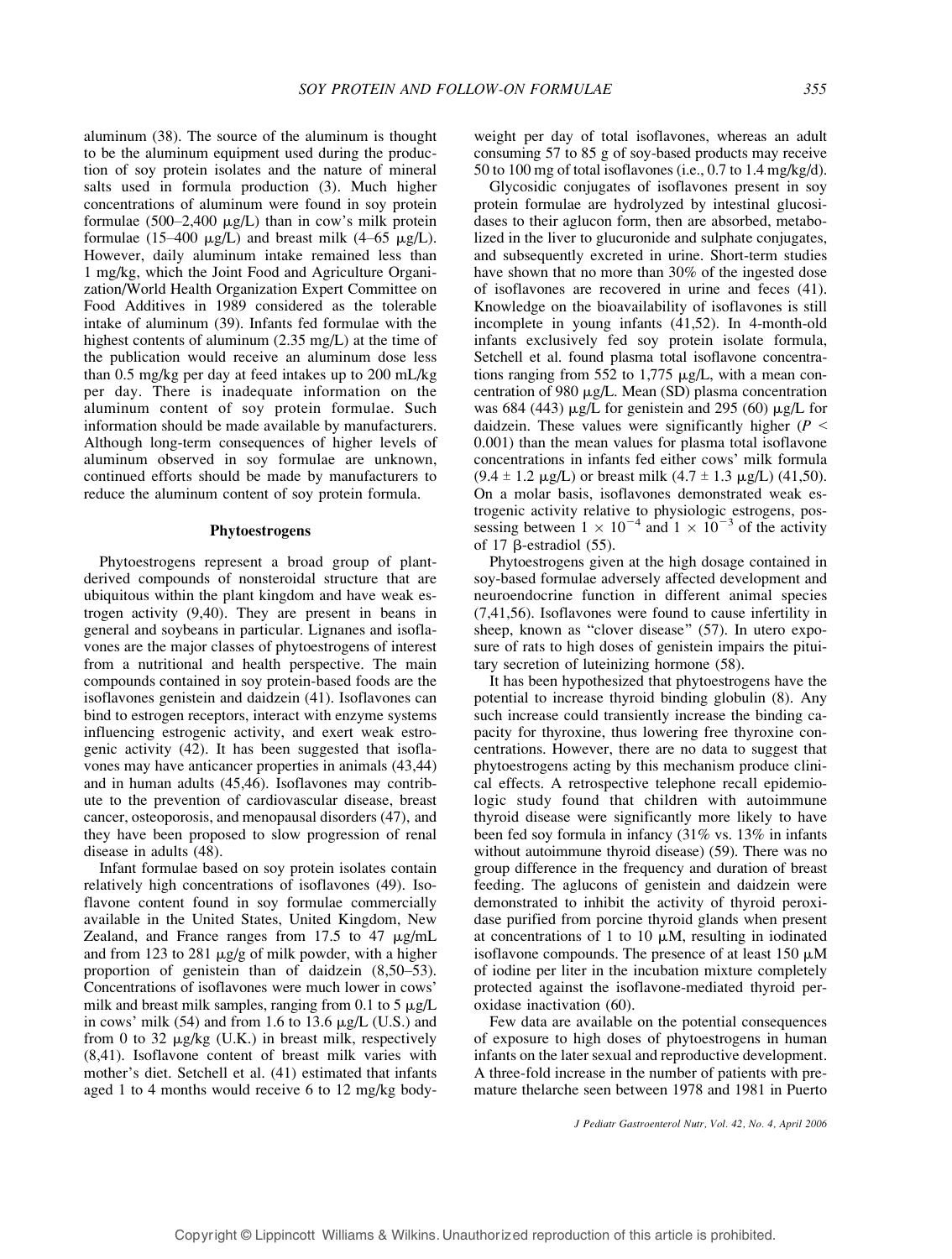Rico led to further investigation in a case-control study (61). Onset of thelarche before 2 years of age was significantly associated with consumption of soy protein isolate based infant formula and of various meats. However, less than 20% of cases were soy formula fed, which points to the importance of additional causative factors.

Strom et al. (62) conducted telephone interviews in 811 adults aged 20 to 34 years who had participated as infants during the years 1965 to 1978 in comparative but not randomized feeding trials with soy protein based infant formula ( $n = 248$ ; 120 males) or cows' milk protein formula ( $n = 563$ ; 295 males). Outcome measures were self-reported: pubertal maturation, menstrual and reproductive history, height, weight, and education levels. The study did not include any direct measurements of hormone levels. Females previously fed on soy formulae had a lower prevalence of sedentary activities  $(8.9 \pm 3.4 \text{ hours/wk vs. } 9.6 \pm 3.5 \text{ hours/wk}, P = 0.05)$ , whereas there was no difference for males. No statistically significant differences were observed between groups in either men or women for adult height, weight, pubertal development, and incidence of thyroid disease. Women fed soy formula in infancy experienced a slightly but significantly longer duration of menstrual bleeding (by 0.37 days; 95% confidence interval [CI]:  $0.06 - 0.68$ ), with no difference in self-assessed intensity of menstrual flow. They also reported greater discomfort with menstruation (unadjusted relative risk for extreme discomfort vs no or mild pain, 1.77; 95% CI, 1.04-3.00). Pregnancies were reported by  $42\%$  of women fed soy-formulae and 48% of women fed cows' milk formulae (NS). Outcomes of pregnancies were not different, and neither were there differences between the groups in the prevalence of cancer, hormonal disorders, sexual orientation, or birth defects in the offspring. No conclusions can be drawn on possible effects on fertility in men previously exposed to soy-based formulae, considering their relatively young age at the time of the follow-up study. Although exposure to soy formulae in this study did not appear to be responsible for major health or reproductive problems, more information is needed on potential long-term effects of phytoestrogens.

Yellayi et al. (56) showed that subcutaneous genistein injections in ovariectomized adult mice produced dose responsive decreases in thymic weight of up to 80%. Genistein injection caused decreases in relative percentages of thymic  $CD4+CD8-$  and double positive  $CD4+CD8+$ thymocytes, providing evidence that genistein may affect early thymocyte maturation and the maturation of CD4+CD8- helper T-cell lineage. Dietary genistein at concentrations that produced serum genistein levels substantially less than those found in soy protein formula-fed infants produced marked thymic atrophy.

In infants fed soy protein formula from birth to 4 months, Ostrom et al. and Cordle et al. (63,64) did not find differences compared with a control group that was breastfed for 2 months or more at 6 and 12 months of

J Pediatr Gastroenterol Nutr, Vol. 42, No. 4, April 2006

age for the level of immunoglobulins (Ig)G and A, the titre of antibodies against diphtheria, tetanus, poliovirus, and Hemophilus influenzae b, as well as the count of lymphocytes B, T, and NK. The only significant difference was the higher percentage of CD57<sup>+</sup> NK cells in the control group at 12 months.

Information on the phytoestrogen content of soy protein formulae should be made available by manufacturers. Although studies in humans are lacking, on the basis of available data in animal models, the Committee recommends that the content of phytoestrogens in soy protein formulae be reduced because of uncertainties regarding safety in infants and young children.

## COMMENTS ON POSSIBLE INDICATIONS FOR SOY FORMULAE

## Severe persistent lactose intolerance and galactosemia

Severe persistent lactose intolerance, including severe mucosal damage and the rare cases of hereditary lactase deficiency (McKusick 223000) and classic galactosemia (galactose-1-phosphate uridyltransferase deficiency) (McKusick 230400), are indications for the use of lactose free soy formulae (65). It should be noted that some soy protein formulae contain raffinose and stachyose that are cleaved in the digestive tract under the action of bacterial galactosidases, leading to the liberation of 1,4 galactose that may contribute to elevated galactose-1-P values in erythrocytes of galactosemic patients (66).

#### Acute gastroenteritis

A meta-analysis of clinical trials on the use of formulae in the management of acute gastroenteritis concluded that lactose-containing diets do not need to be withdrawn in the vast majority of cases, whereas lactose free diets were beneficial in a limited number of cases with severe dehydration (67). An ESPGHAN multicentric study has shown that the early use of lactose containing cows' milk formula after oral rehydration does not aggravate or prolong diarrhea in well-nourished infants presenting with acute gastroenteritis and mild to moderate dehydration and has the advantage of preventing malnutrition (68). Therefore, switching from lactose-containing formula to lactose free formula such as soy formulae is not routinely recommended in acute gastroenteritis (10). Moreover, there are theoretical concerns regarding the introduction of a new protein source in the presence of increased mucosal permeability, with a potential increased risk of allergic sensitization (69,70).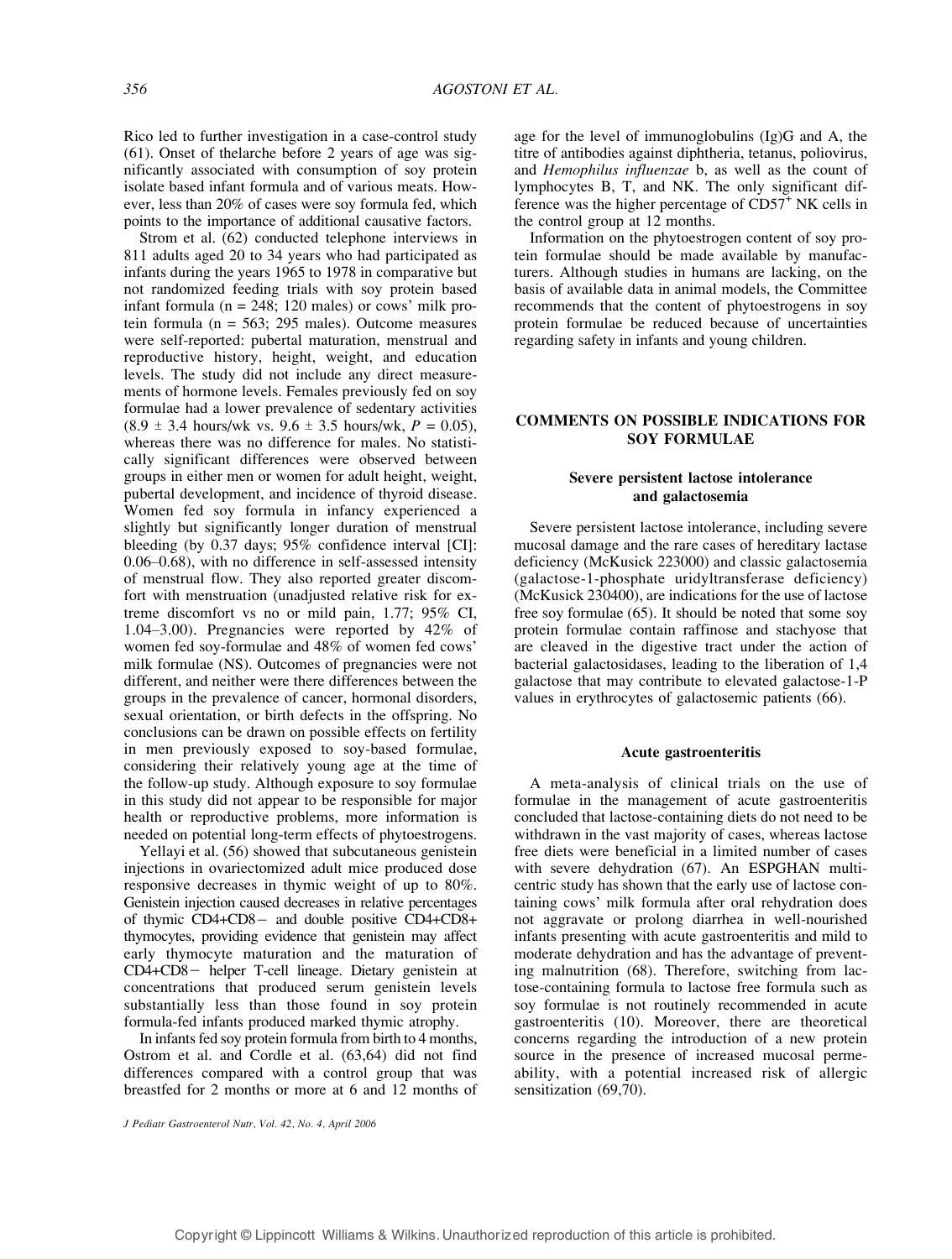#### Cows' milk allergy

Before the availability of therapeutic formulae based on cows' milk protein hydrolysates, soy formula was the only dietetic product available for feeding infants with cows' milk protein allergy. However, soy protein is also a common allergen. The identification and characterization of soybean allergens have identified fractions containing conglycinin (molecular weight 180,000 d) and glycinin (molecular weight 320,000 d) as probably the major allergens and trypsin inhibitor as the minor allergen responsible for soy protein allergy (71). Patients with soy protein allergy present with either acute symptoms within a few hours after soy ingestion (i.e., urticaria, angioedema, vomiting, diarrhea, or anaphylactic shock) or with chronic symptoms (i.e. chronic diarrhea and failure to thrive, malabsorption, and villous atrophy) (72,73). Symptoms usually resolve after elimination of soy from the diet.

Among infants with cows' milk allergy fed soy protein based formulae, some 30% to 50% were reported to present with concomitant soy protein allergy, with a higher frequency reported in nonIgE-mediated enterocolitisenteropathy syndrome  $(71,74–76)$ . A review of  $2,108$ infants with cows' milk protein allergy followed at 33 Italian pediatric gastroenterology units reported that 50% of these infants had received soy protein-based formulae as the substitute for milk containing formulae. Soy protein formulae were discontinued in 47% of cases overall, ranging from 53% of infants younger than 3 months of age to 35% of children older than 1 year of age (4). The reasons for this discontinuation were not given in the publication.

In 1983, the AAP Committee on Nutrition discouraged the use of soy formulae in the dietary management of infants with documented allergy to cows' milk protein (77). The AAP Nutrition Committee concluded in 1998 that infants with documented cows' milk proteininduced enteropathy or enterocolitis are frequently sensitive to soy protein and should not be given soy protein formula routinely, whereas it emphasized that most infants with documented IgE-mediated cows' milk

protein allergy will do well when fed soy formula (3). In 1990, the ESPGHAN Committee on Nutrition considered that available data did not support the view that soy formula should be the preferred choice in case of suspected or proven adverse effects to cows' milk protein (16). A joint statement of the ESPGHAN Committee on Nutrition and the European Society for Pediatric Allergology and Clinical Immunology stipulated that, in general, formulae based on intact soy protein isolates are not recommended for the initial treatment of food allergy in infants, although a proportion of infants with cows' milk protein allergy tolerate soy formula (11). The AAP Nutrition Committee stated in 2000 that infants with IgE-associated symptoms of allergy may benefit from a soy formula, either as the initial treatment or instituted after 6 months of age after use of a therapeutic hydrolysate formula (12).

The exclusion of soy protein from the diet of infants with IgE-mediated cows' milk protein allergy has been a controversial issue for a long time. In 93 children aged 3 to 41 months with IgE-mediated cows' milk protein allergy, Zeiger et al. (78) found a prevalence of concomitant soy allergy of only 14% (Table 2); 3% of the cohort were under 6 months of age at the time of evaluation and challenge. Diagnosis of soy protein allergy in this study was assessed by double-blind, placebo-controlled food challenge response to soy, open challenge response under the direction of a physician, or history of more than one immediate anaphylactic reaction to an isolated ingestion of soy. These investigators regard soy formula as a safe alternative to cows' milk formula for the vast majority of children with IgE-mediated cows' milk allergy, particularly those shown to have negative responses to soy challenge at the time of introduction of soy formula (78).

Klemola et al. (79) recently reported that the presence of concomitant soy allergy in infants with cows\_ milk allergy is less frequent than previously thought (Table 2). They conducted a prospective, randomized study to evaluate the cumulative incidence of allergy or other adverse reactions to soy formula compared with extensively hydrolyzed formula up to the age of 2 years in infants with

| Reference                   | Study<br>design | Allocation<br>concealment | <b>Blinding</b>    | Intention-to-<br>treat analysis | Completeness to<br>follow-up | Participants                                                                          |
|-----------------------------|-----------------|---------------------------|--------------------|---------------------------------|------------------------------|---------------------------------------------------------------------------------------|
| Klemola et al.,<br>2002(79) | <b>RCT</b>      | No                        | Single-<br>blinded | Yes                             | Yes                          | $n = 170$ (with CMA confirmed by<br>DBPCFC or history of an anaphylactic<br>reaction) |
| Zeiger et al.,<br>1999 (78) | Cohort<br>study | NA                        | NA                 | NA                              | <b>NA</b>                    | $n = 93$ , with IgE-mediated CMA                                                      |

**TABLE 2.** Studies on prevalence of soy allergy in immunoglobulin  $(Ig)E$ -associated cows' milk allergy (CMA) (78) and incidence of allergy to soy formula (SF) and extensively hydrolyzed formula (EHF) in cow's milk allergy (79)

DBPCFC, double-blind, placebo-controlled food challenge; NA, not applicable RCT, randomized clinical trial; RR, relative risk; CI, confidence interval.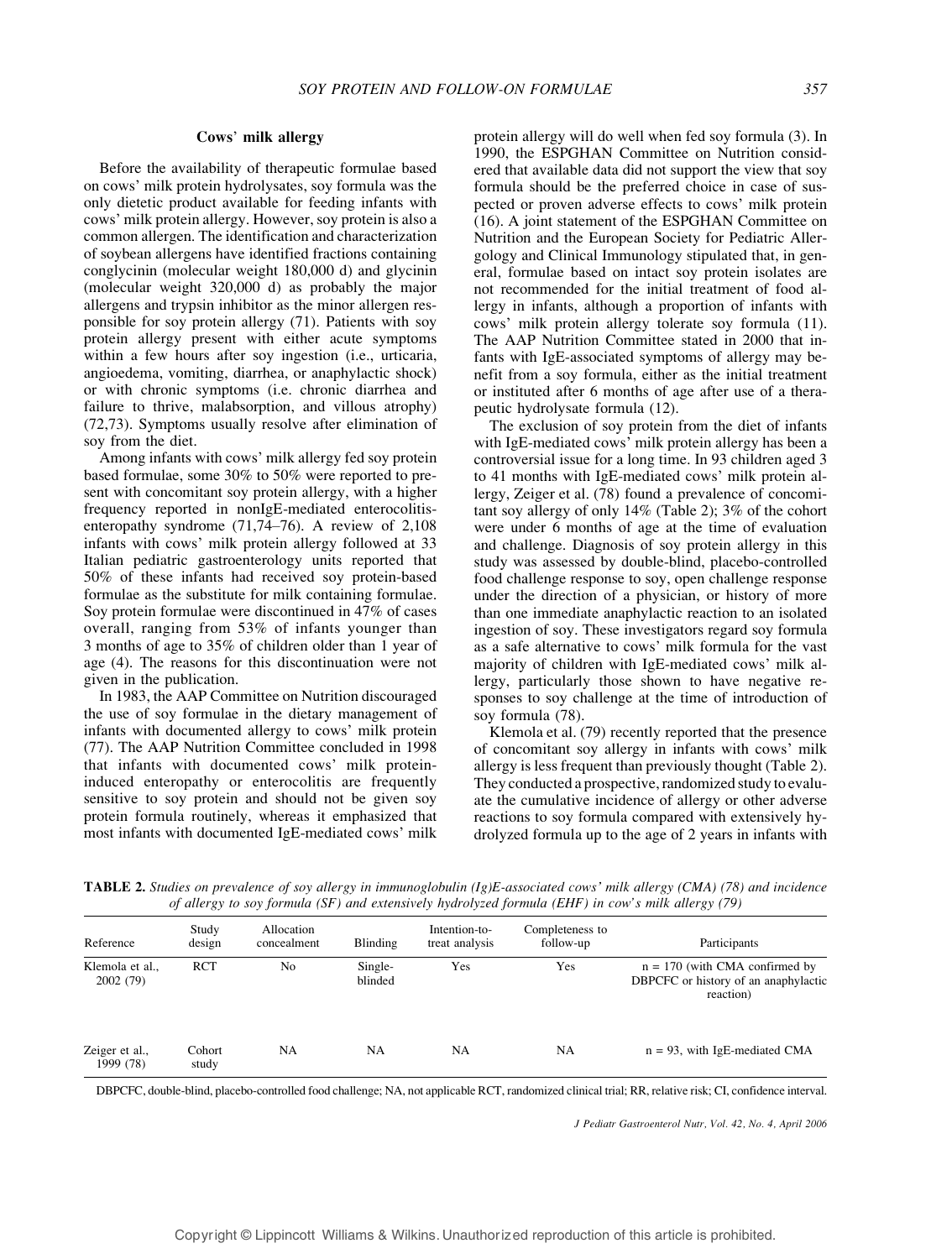confirmed cows' milk allergy. The parents suspected adverse reactions significantly more often in infants randomly assigned to the soy formula than in infants randomly assigned to the extensively hydrolyzed formula (28%; 95% CI 18-39% vs. 11%; 95% CI 5-19%, respectively; relative risk [RR], 2.48;  $P = 0.006$ ). Physicians diagnosed adverse reactions more often with soy than with the extensively hydrolyzed formula (10%; 95% CI 4.4%-18.8% vs. 2.2%; 95% CI 0.3%-7.8%, respectively; RR, 4.50;  $P = 0.031$ ). Adverse reactions to soy were similar in IgE-associated and nonIgE-associated cow's milk allergy (11% and 9%, respectively). Adverse reactions were more common in younger (<6 months) than in older (6 to 12 months) infants (5 of 20 vs. 3 of 60, respectively,  $P = 0.01$ ).

The use of soy formulae may play a role in the etiology of peanut allergy. Evaluating data from the Avon longitudinal study, a geographic-defined cohort study of 13,971 preschool children, Lack et al. (80) showed that peanut allergy was independently associated with intake of soy milk or soy infant formula during the first 2 years of life (odds ratio 2.6;  $95\%$  CI 1.4-5.0), suggesting the possibility of cross-sensitization through common epitopes. Soy protein fractions have been shown to be homologous to major peanut proteins (81). It is likely that children with allergy to cows' milk are at increased risk for food allergies, and soy consumption in infancy is increased in response to these atopic disorders. Indeed, a history of allergy to cows' milk (reported prospectively at 6 months) was significantly associated with peanut allergy ( $P = 0.03$ ). In their study assessing the long-term effects of soy protein formulae, Strom et al. (62) showed that, as adults, females who had received soy formula in infancy more frequently used antiallergic and antiasthmatic drugs (18.8% vs. 10.1%,  $P = 0.047$ , whereas males showed a similar but nonsignificant trend (15.8% vs. 10.2%,  $P = 0.08$ ).

The Committee concludes that for treatment of cows' milk protein allergy, the use of therapeutic formulae based on extensively hydrolyzed proteins (or amino acid preparations if hydrolysates are not tolerated) should be preferred to that of soy protein formulae. Given the limited number of infants studied (78,79) and the higher reported rate of adverse reactions to soy protein in infants under 6 months of age (79), the Committee recommends that soy protein formulae should not be used in infants with food allergy during the first 6 months of life. If soy protein formulae are used for therapeutic use after the age of 6 months because of their lower cost and better acceptance, tolerance to soy protein should first be established by clinical challenge.

#### Prevention of Atopic Disease

The role of soy protein formulae for the prevention of allergic disease in healthy and at-risk infants has been controversial (76,82) and is not supported by evidence from controlled trials  $(83–87)$ . A recent meta-analysis of five randomized and quasi-randomized clinical trials with appropriate methodology concluded that soy formulae do not prevent food allergy in high-risk infants (13). The joint statement of the European Society for Paediatric Allergology and Clinical Immunology Committee on Hypoallergenic Formulas and the ESPGHAN Committee on Nutrition did not support the use of soy protein formulae for the prevention of allergy in at-risk infants (11).

#### Infantile Colic and Regurgitation

Soy protein formulae have been widely used in the industrialized countries for symptoms such as infantile colic, regurgitation, or prolonged crying without any convincing evidence for efficacy (23). Controversial data on the use of soy formulae have been obtained in infants with severe infantile colic attributed to cows' milk protein allergy (88,89). One randomized clinical trial showed a mean weekly duration of colic symptoms of 8.7 hours during treatment with soy formula, as compared with 18.8 hours during the control periods (mean difference = 10.1;  $95\%$  CI 3.8-16.5) (90). If persisting colic is defined as weeks in which there were 9 or more hours of colic symptoms, then colic persisted in only 31.6% of infants during the soy formula periods as opposed to 94.7% during the control periods (RR 0.33; 95% CI  $0.017-0.65$ ). The other randomized clinical trial of soy protein formulae did not allow firm conclusions to be drawn because of methodologic drawbacks (91). The meta-analysis of Lucassen et al. (92) collected 27

| Age<br>(mo) | Intervention<br>group | Control<br>group | <b>Outcomes</b>                                            | Results                                                            | RR (95% CI)             |
|-------------|-----------------------|------------------|------------------------------------------------------------|--------------------------------------------------------------------|-------------------------|
| $2 - 11$    | $SF (n = 80)$         | EHF $(n = 90)$   | Parents suspected adverse reaction to<br>the study formula | SF vs. EHF: 28% (95% CI 18–39)<br>vs. $11\%$ (95% CI 5–19)         | $2.5$ (CI not<br>given) |
|             |                       |                  | DBPCFC confirmed adverse reaction<br>to the study formula  | SF vs. EHF: 10%; (95% CI 4.4–18.8)<br>vs. $2.2\%$ ; (95\% 0.3-7.8) | $4.5(1.1-18.4)$         |
| $3 - 41$    | <b>NA</b>             | <b>NA</b>        | Soy allergy                                                | 14% (95% CI 7.7–22.7)                                              |                         |

TABLE 2. (continued).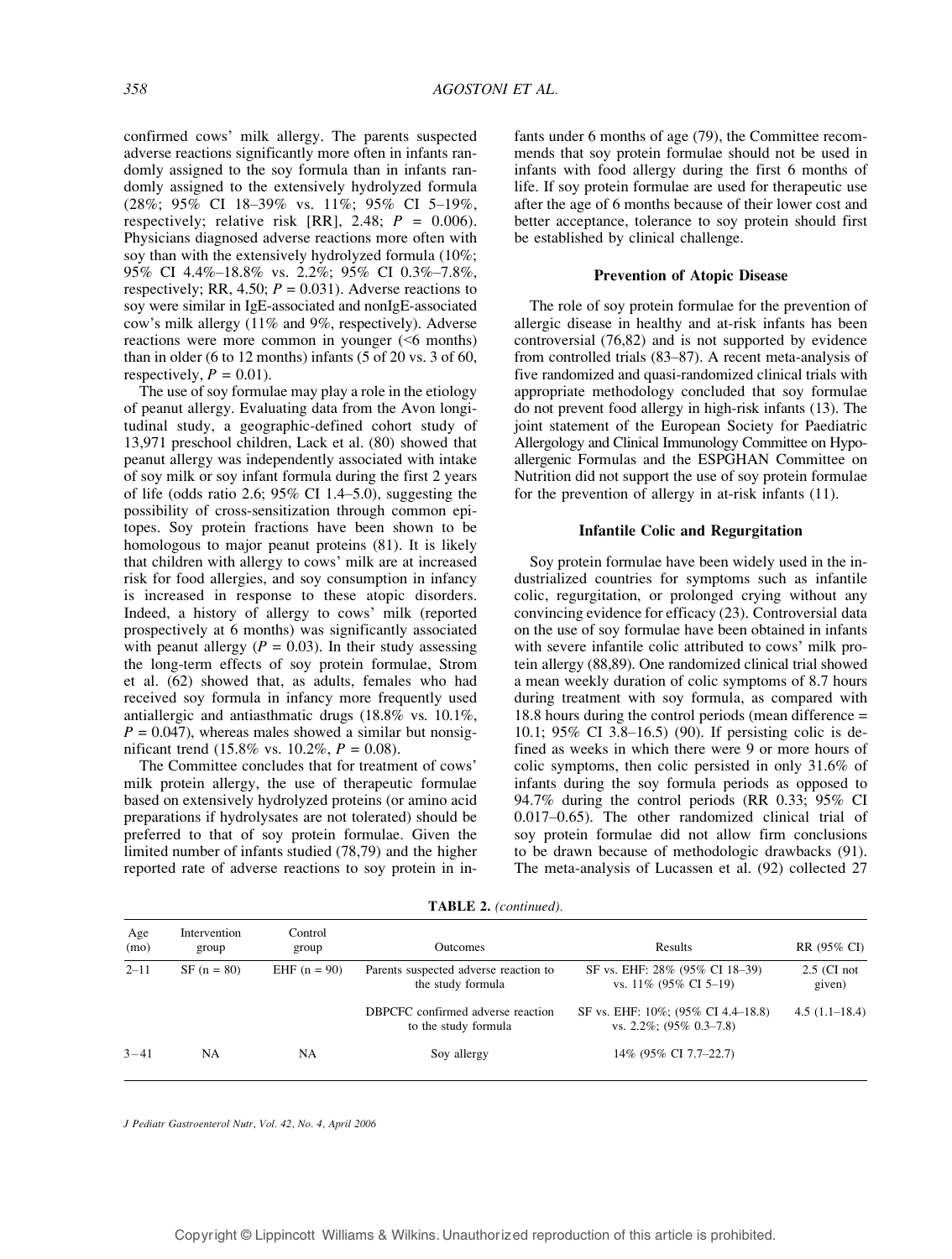controlled trials on the effectiveness of diets, drug treatment, and behavioral interventions on infantile colic. Soy protein formulae were not effective when only trials of good methodologic quality were considered.

#### Ethical and Religious Considerations

Some parents (e.g., vegans) seek to avoid cows' milk based formulae for their infants for religious, philosophical, or ethical reasons. Soy protein infant formulae is an acceptable alternative for these families.

#### **CONCLUSIONS**

- 1. Cows' milk-based formulae should be preferred as the first choice for feeding healthy infants that are not fully breast fed.
- 2. Soy protein based formulae should only be used in specified circumstances because they may have nutritional disadvantages and contain high concentrations of phytate, aluminum, and phytooestrogens, the longterm effects of which are unknown.
- 3. Indications for soy formulae include severe persistent lactose intolerance, galactosemia, religious, ethical, or other considerations that stipulate the avoidance of cows' milk based formulae and treatment of some cases of cows' milk protein allergy.
- 4. The Committee recommends that the use of therapeutic formulae based on extensively hydrolyzed proteins (or amino acid preparations if hydrolysates are not tolerated) should be preferred to that of soy protein formula in the treatment of cows' milk protein allergy. Soy protein formula should not be used in infants with food allergy during the first 6 months of life. If soy protein formulae are considered for therapeutic use after the age of 6 months because of their lower cost and better acceptance, tolerance to soy protein should first be established by clinical challenge.
- 5. Soy protein formulae have no role in the prevention of allergic diseases.
- 6. There is no evidence supporting the use of soy protein formulae for the prevention or management of infantile colic, regurgitation, or prolonged crying.
- 7. Manufacturers should aim to reduce the concentrations of trypsin inhibitors, lectins, goitrogenic substances, phytate, aluminum, and phytoestrogens in soy protein formulae.

#### REFERENCES

- 1. Ruhrah J. The soy bean in infant feeding: preliminary report. Arch Pediatr 1909;26:494-501.
- 2. Hill LW, Stuart HC. A soy bean food preparation for feeding infants with milk idiosyncrasy. JAMA 1929;93:985-7.
- 3. American Academy of Pediatrics. Committee on Nutrition. Soy protein-based formulas: recommendations for use in infants feeding. Pediatrics 1998;101:148-53.
- 4. Zoppi G, Guandalini S. The story of soy formula feeding in infants: a road paved with good intentions. J Pediatr Gastroenterol Nutr  $1999:5:541-3$
- 5. Comité de nutrition de la Société française de pédiatrie. Bocquet A, Bresson JL, Briend A, et al. Soy bean-based formulas in infant nutrition [French]. Arch Pédiatr 2001;8:1226-33.
- 6. Miniello VL, Moro GL, Tarantinon M, et al. Soy-based formulas and phyto-oestrogens: a safety profile. Acta Paediatr Suppl 2003; 441:93-100.
- 7. Scientific Committee on Food. Report on the revision of essential requirements of infant formulae and follow-up formulae (adopted on 4 April 2003). SCF/CS/NUT/IF/65, Final May 18, 2003.
- 8. Committee on Toxicity. Committee on Toxicity of Chemicals in Food, Consumer Products and the Environment. Phytoestrogens and health. London: Food Standard Agency, 2003.
- 9. Agence Française de Sécurité Sanitaire des Aliments (French Food Safety Agency). Report of the working group on phytoestrogens [French], 2005. Available at: www.afssa.fr.
- 10. Walker-Smith JA, Sandhu BK, Isolauri E, and the ESPGHAN working group on acute diarrhoea. Recommendations for feeding in childhood gastroenteritis. J Pediatr Gastroenterol Nutr 1997;  $24:619 - 20.$
- 11. Host A, Koletzko B, Dreborg S, et al. Dietary products used in infants for treatment and prevention of food allergy. Joint Statement of the European Society for Paediatric Allergology and Clinical Immunology (ESPACI) Committee on Hypoallergenic Formulas and the European Society for Paediatric Gastroenterology, Hepatology and Nutrition (ESPGHAN) Committee on Nutrition. Arch Dis Child 1999;81:80-4.
- 12. American Academy of Pediatrics. Committee on Nutrition. Hypoallergenic infant formulas. Pediatrics 2000;106:346-9.
- 13. Osborn DA, Sinn J. Soy formula in the prevention of allergy and food intolerance in infants. Cochrane Database Syst Rev 2004:CD003741.
- 14. Bos C, Metges CC, Gaudichon C, et al. Postprandial kinetics of dietary amino acids are the main determinant of their metabolism after soy or milk protein ingestion in humans. J Nutr 2003;133:  $1308 - 15$ .
- 15. Fomon SJ, Ziegler EE, Filer LJ, Nelson SE, Edwards B. Methionine fortification of a soy protein formula fed to infants. Am J Clin Nutr 1979;32:2460-71.
- 16. ESPGAN Committee on Nutrition. Comment on the composition of soy protein based infant and follow-up formulas. Acta Paediatr Scand 1990;79:1001-5.
- 17. Olson AL, Nelson SE, Rebouche CJ. Low carnitine intake and altered lipid metabolism in infants. Am. J Clin Nutr  $1989:49:624-8$ .
- 18. Life Sciences Research Office. American Society for Nutritional Sciences. Assessment of nutrient requirements for infant formulas. J Nutr 1998;128(Suppl 11):2059S-298S.
- 19. Commission Directive 91/321/EEC of 14 May 1991 on infant formulae and follow-on formulae. Official J European Communities 04.07.1991, L 175, 35.
- 20. Commission Directive 96/4/EC of 16 February 1996 amending Directive 91/321/EEC on infant formulae and follow-on formulae. Official J European Communities 28.02.1996, L 49.
- 21. Fomon SJ, Thomas LN, Filer LJ Jr, Anderson TA, Bergmann KE. Requirements for protein and essential amino acids in early infancy. Studies with a soy-isolate formula. Acta Paediatr Scand 1973;62:33-45.
- 22. Fomon SJ, Ziegler EE, Nelson SE, Edwards BB. Requirement for sulfur-containing amino acids in infancy. *J Nutr* 1986;116:  $1405 - 22$
- 23. Fomon SJ. Infant formulas. In: Fomon SJ, ed. Nutrition of Normal Infants. St. Louis: Mosby; 1993: 424-42.
- 24. Mendez MA, Anthony MS, Arab L. Soy-based formulae and infant growth and development: a review.  $J$  Nutr 2002;132:2127-30.
- 25. Venkataraman PS, Luhar H, Neylan MJ. Bone mineral metabolism in full-term infants fed human milk, cow milk-based, and soybased formulas. Am J Dis Child 1992;146:1302-5.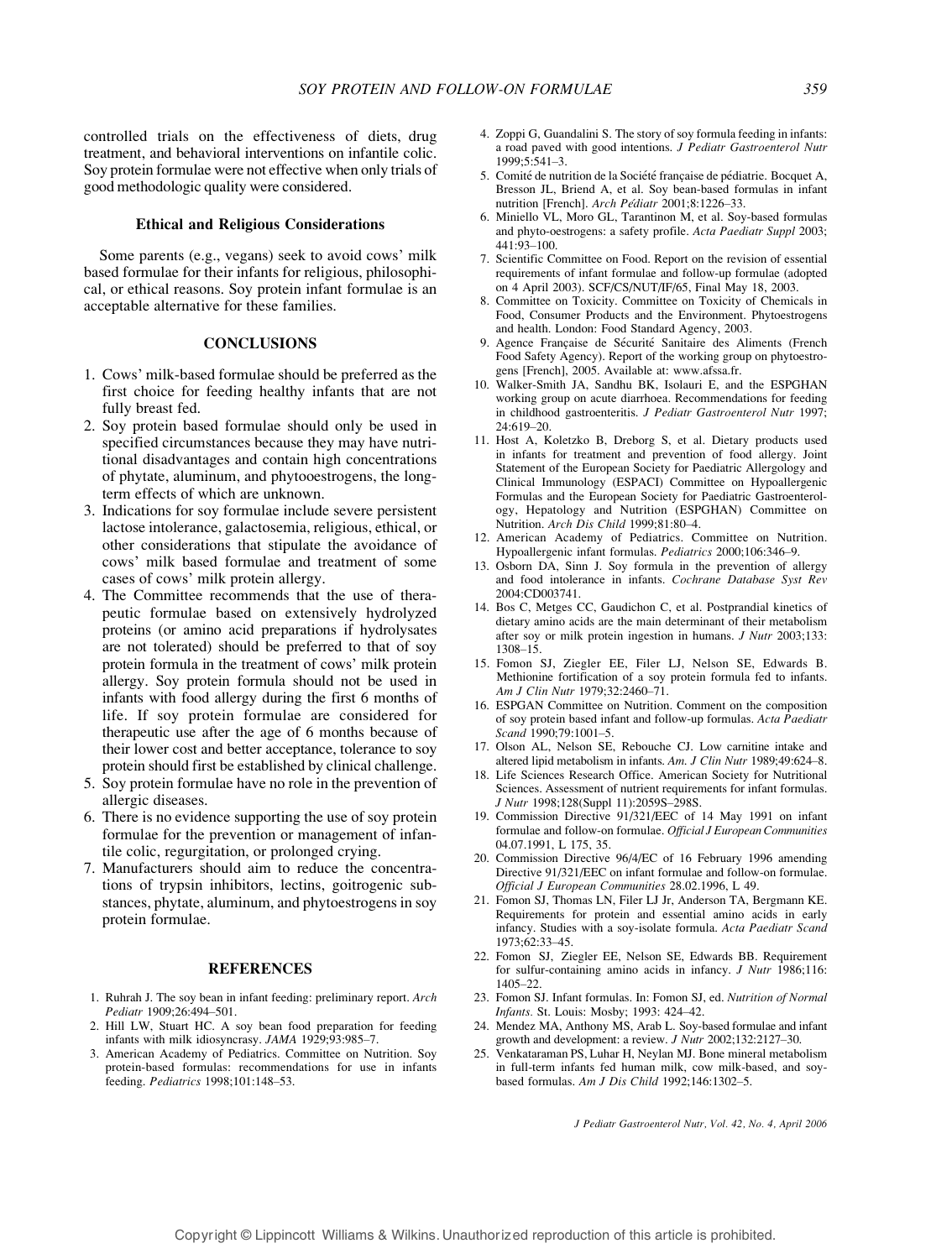- 26. Mimouni F, Campaigne B, Neylan M, Tsang RC. Bone mineralization in the first year of life in infants fed human milk, cow-milk formula, or soy-based formula. J Pediatr 1993;122:348-54.
- 27. Hall RT, Callenbach JC, Sheehan MB, et al. Comparison of calcium- and phosphorus-supplemented soy isolate formula with whey-predominant premature formula in very-low-birth-weight infants. J Pediatr Gastroenterol Nutr 1984;3:571-6.
- 28. Hurrell RF, Juillerat MA, Reddy MB, et al. Soy protein, phytate and iron absorption in humans. Am J Clin Nutr  $1992;56:573-8$ .
- 29. Davidsson L, Galan P, Kastenmayer P, et al. Iron bioavailability studied in infants: the influence of phytic acid and ascorbic acid in infant formulas based on soy isolate. Pediatr Res 1994;36: 816-22.
- 30. Lönnerdal BO, Jayawickrama L, Lien EL. Effect of reducing the phytate content and of partially hydrolyzing the protein in soy formula on zinc and copper absorption and status in infant rhesus monkeys and rat pups. Am J Clin Nutr 1999;69:490-6.
- 31. Davidsson L, Ziegler EE, Kastenmayer P, van Dael P, Barclay D. Dephytinisation of soyabean protein isolate with low native phytic acid content has limited impact on mineral and trace element absorption in healthy infants. Br J Nutr 2004;91:287-94.
- 32. Hydrovitz JD. Occurrence of goiter in an infant on a soy diet. N Engl J Med 1960;262:351-3.
- 33. Shepard TH, Pyne GE, Kirschvink JF, Mc Lean M. Soy bean goiter: report of three cases. N Engl J Med  $1960;262:1099-103$ .
- 34. Chorazy PA, Himelhoch S, Hopwood NJ, Greger NG, Postellon DC. Persistent hypothyroidism in an infant receiving a soy formula: case report and review of the literature. Pediatrics 1995;96:148-50.
- 35. Jabbar MA, Larrea J, Shaw RA. Abnormal thyroid function tests in infants with congenital hypothyroidism: the influence of soybased formula. J Am Coll Nutr  $1997:16:280-2$ .
- 36. Conrad SC, Chiu H, Silverman BL. Soy formula complicates management of congenital hypothyroidism. Arch Dis Child 2004;  $89.37 - 40.$
- 37. Kuchan MJ, Ostrom KM, Smith C, Hu PE. Influence of purine intake on uric acid excretion in infants fed soy infant formula. J Am Coll Nutr 2000;19:16-22.
- 38. American Academy of Pediatrics. Committee on Nutrition. Aluminium toxicity in infants and children. Pediatrics 1996;97:  $413 - 6.$
- 39. World Health Organization. Evaluation of certain food additives and contaminants. Thirty-third report of the Joint FAO/WHO Expert Committee on Food Additives. WHO Tech Rep Ser 1989;  $776:1-64.$
- 40. Zung A, Reifen R, Kerem Z, Zadik Z. Phytoestrogens: the pediatric perspective. J Pediatr Gastroenterol Nutr 2001:33:112-8.
- 41. Setchell KD, Zimmer-Nechemias L, Cai J, Heubi JE. Isoflavone content of infant formulas and the metabolic fate of these phytoestrogens in early life. Am J Clin Nutr 1998;68(Suppl):1453s-61s.
- 42. Setchell KD. Soy isoflavones: benefits and risks from nature's selective estrogen receptor modulators (SERMs). J Am Coll Nutr 2001:20:354s-62s.
- 43. Hawrylewicz EJ, Huang HH, Blair WH. Dietary soybean isolate and methionine supplementation affect mammary tumor progression in rats. *J Nutr*  $1991:121:1693-8$ .
- 44. Naik HR, Lehr JE, Pienta KJ. An in vitro and in vivo study of antitumor effects of genistein on hormone refractory prostate cancer. Anticancer Res 1994:14:2617-20.
- 45. Barnes S, Peterson G, Grubbs C, et al. Potential role of dietary isoflavones in the prevention of cancer. Adv Exp Med Biol 1994; 354:135-47.
- 46. Birt DF, Shull JD, Yaktine AL. Chemoprevention of cancer. In: Shils ME, Olson JA, Shike M, et al, eds. Modern Nutrition in Health and Disease. Baltimore, MD: Williams and Wilkins; 1998: 1263-95.
- 47. Anderson JW, Smith BM, Washnock CS. Cardiovascular and renal benefits of dry bean and soybean intake. Am J Clin Nutr 1999;70(Suppl):464s-74s.
- 48. Velasquez MT, Bhathena SJ. Dietary phytoestrogens: a possible role in renal disease protection. Am J Kidney Dis 2001;37:1056-68.

- 49. Setchell KDR, Welsh MB, Lim CK. HPLC analysis of phytoestrogens in soy preparations with ultraviolet, electrochemical and thermospray mass spectrometric detection. J Chromatograph 1987:368:315-23.
- 50. Setchell KD, Zimmer-Nechemias L, Cai J, Heubi JE. Exposure of infants to phytoestrogens from soy-based infant formula. Lancet 1997:350:23-7.
- 51. Franke AA, Custer LJ, Tanaka Y. Isoflavones in human breast milk and other biological fluids. Am J Clin Nutr 1998;68(Suppl):  $1466s - 73s$
- 52. Irvine CH, Shand N, Fitzpatrick MG, Alexander SL. Daily intake and urinary excretion of genistein and daidzein by infants fed soyor dairy-based infant formulas. Am J Clin Nutr 1998;68(Suppl):  $1462s - 5s$ .
- 53. Benneteau-Pelissero C, Sauvant P, Peltre G, et al. Soy phytoestrogens: problems raised in infants with cow's milk protein allergy fed soy formulae [French]. Cah Nutr Diétét 2004;39:24-32.
- 54. Antignac JP, Cariou R, Le Bizec B, André F. New data regarding phytoestrogens content in bovine milk. Food Chem 2004;87:  $275 - 81$ .
- 55. Markiewicz L, Garey J, Adlercreutz H, Gurpide E. In vitro bioassays of non-steroidal phytoestrogens. J Steroid Biochem Mol Biol 1993:45:399-405.
- 56. Yellayi S, Naaz A, Szewczykowski MA, et al. The phytoestrogen genistein induces thymic and immune changes: a human health concern? Proc Natl Acad Sci U S A 2002;99:7616-21.
- 57. Bennetts HW, Underwood EJ, Shier FL. A specific breeding problem of sheep on subterranean clover pastures in Western Australia. Aust J Agric Res 1946;22:131-8.
- 58. Levy JR, Faber KA, Ayyash L, Hughes CL Jr. The effect of prenatal exposure to the phytoestrogen genistein on sexual differentiation in rats. Proc Soc Exp Biol Med 1995;208:60-6.
- 59. Fort P, Moses N, Fasano M, Goldberg T, Lifshitz F. Breast and soy-formula feedings in early infancy and the prevalence of autoimmune thyroid disease in children. J Am Coll Nutr 1990;  $9:164 - 7$ .
- 60. Divi RL, Chang HC, Doerge DR. Anti-thyroid isoflavones from soybean. Biochem Pharmacol 1997;54:1087-96.
- 61. Freni-Titulaer LW, Cordero JF, Haddock L, et al. Premature thelarche in Puerto Rico. A search for environmental factors. Am J Dis Child 1986;140:1263-7.
- 62. Strom BL, Schinnar R, Ziegler EE, et al. Exposure to soy-based formula in infancy and endocrinological and reproductive outcomes in young adulthood. JAMA 2001;286:807-14.
- 63. Ostrom KM, Cordle CT, Schaller JP, et al. Immune status of infants fed soy-based formulas with or without added nucleotides for 1 year. I. Vaccine responses, and morbidity. J Pediatr Gastroenterol Nutr 2002;34:137-44.
- 64. Cordle CT, Winship TR, Schaller JP, et al. Immune status of infants fed soy-based formulas with or without added nucleotides. II. Immune cell populations. J Pediatr Gastroenterol Nutr 2002; 34:145-53.
- 65. Walter JH, Collins JE, Leonard JV. on behalf of the UK Galactosaemia Steering Group. Recommendations for the management of galactosaemia. Arch Dis Child 1999:80:93-6.
- 66. Wiesmann UN, Rosé-Beutler B, Schlüchter R. Leguminosae in the diet: the raffinose-stachyose question. Eur J Pediatr 1995;154  $(Suppl 2):93-6.$
- 67. Brown KH, Peerson JM, Fontaine O. Use of nonhuman milks in the dietary management of young children with acute diarrhoea: a meta-analysis of clinical trials. *Pediatrics* 1994;93:17-27.
- 68. Sandhu BK, Isolauri E, Walker-Smith JA, et al. Early feeding in childhood gastroenteritis. A multicentre study on behalf of the European Society of Paediatric Gastroenterology and Nutrition Working Group on Acute Diarrhoea. J Pediatr Gastroenterol Nutr 1997;24:522-7.
- 69. Darmon N, Abdoul E, Roucayrol AM, et al. Sensitization to cow's milk proteins during refeeding of guinea pigs recovering from polydeficient malnutrition. Pediatr Res 1998;44:931-8.